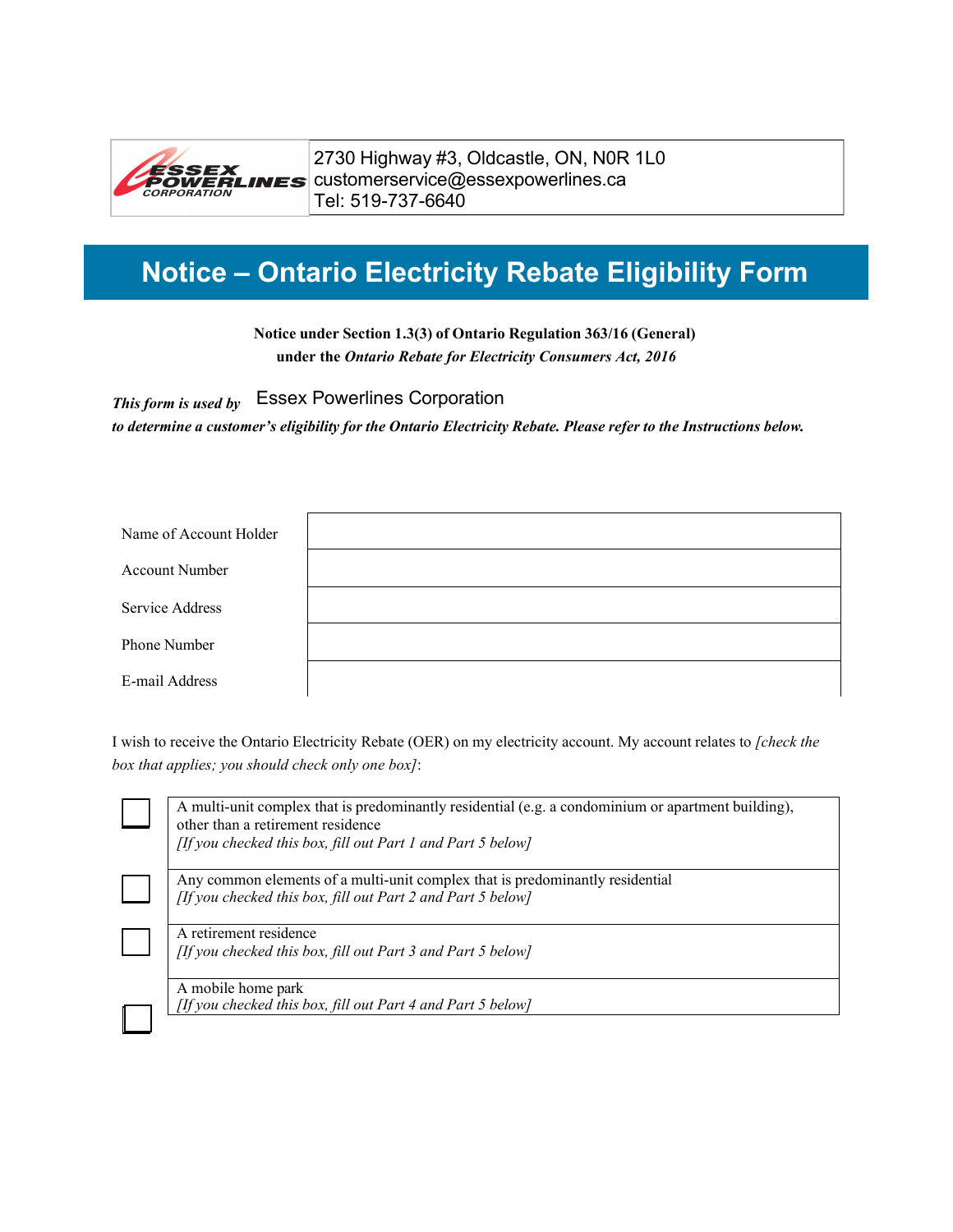#### **Part 1: Multi-Unit Complexes**

Multi-unit complexes that are predominantly residential, such as condominium and apartment buildings, are eligible for the OER. To qualify, each of the three statements below must apply. *Please check the box next to each statement to confirm it applies to your account. If your account relates to a retirement residence or a mobile home park, do not complete this Part 1; skip to Part 3 or Part 4 as applicable.*

|  | My account relates solely to a multi-unit complex <sup>1</sup>                |
|--|-------------------------------------------------------------------------------|
|  | The multi-unit complex has at least two qualifying units <sup>2</sup>         |
|  | At least 50% of the total number of units in the complex are qualifying units |

# **Part 2: Common Elements of Residential Multi-Unit Complexes such as Condominium or Apartment Buildings**

Starting July 1, 2022, accounts for any common elements of a multi-unit complex that is predominantly residential are eligible for the OER. To qualify, each of the three statements below must apply. *Please check the box next to each statement to confirm it applies to your account.*

|    | My account relates at least partly to common elements of a multi-unit complex <sup>3</sup>                                                                                   |
|----|------------------------------------------------------------------------------------------------------------------------------------------------------------------------------|
|    | The multi-unit complex, including any part of the multi-unit complex to which the common area<br>account does not apply, contains at least two qualifying units <sup>4</sup> |
| 3. | At least 50 per cent of the units within the multi-unit complex, including any part of the multi-unit<br>complex to which the account does not apply, are qualifying units   |

- <span id="page-1-2"></span>(c) is occupied and used as a residence."
- <sup>3</sup> "Common elements" are defined for OER purposes as "any part of the multi-unit complex that is not a unit". See footnote 1 for the definitions of "multi-unit complex" and "unit".

<span id="page-1-0"></span><sup>&</sup>lt;sup>1</sup> A "multi-unit complex" is defined for OER purposes as "a building or related group of buildings containing two or more units". A "unit" is:

<sup>(</sup>a) a unit as defined in the *Condominium Act, 1998*,

<sup>(</sup>b) a residential unit or a rental unit, as those terms are defined in subsection 2 (1) of the *Residential Tenancies Act, 2006*,

<sup>(</sup>c) a member unit or a non-member unit, as those terms are defined in the *Co-operative Corporations Act*, or

<sup>(</sup>d) premises that is demised premises for the purposes of the *Commercial Tenancies Act*;

but does not include a unit that is used or intended for parking or storage purposes or for the purpose of providing space for services, recreation or other facilities or mechanical installations.

<span id="page-1-1"></span> $2A$  "qualifying unit" is defined for OER purposes as "a unit that,

<sup>(</sup>a) consists of a self-contained room or set of rooms,

<sup>(</sup>b) contains kitchen and bathroom facilities that are for the sole use of the unit, and

<span id="page-1-3"></span><sup>4</sup> See footnote 2 for the definition of "qualifying unit".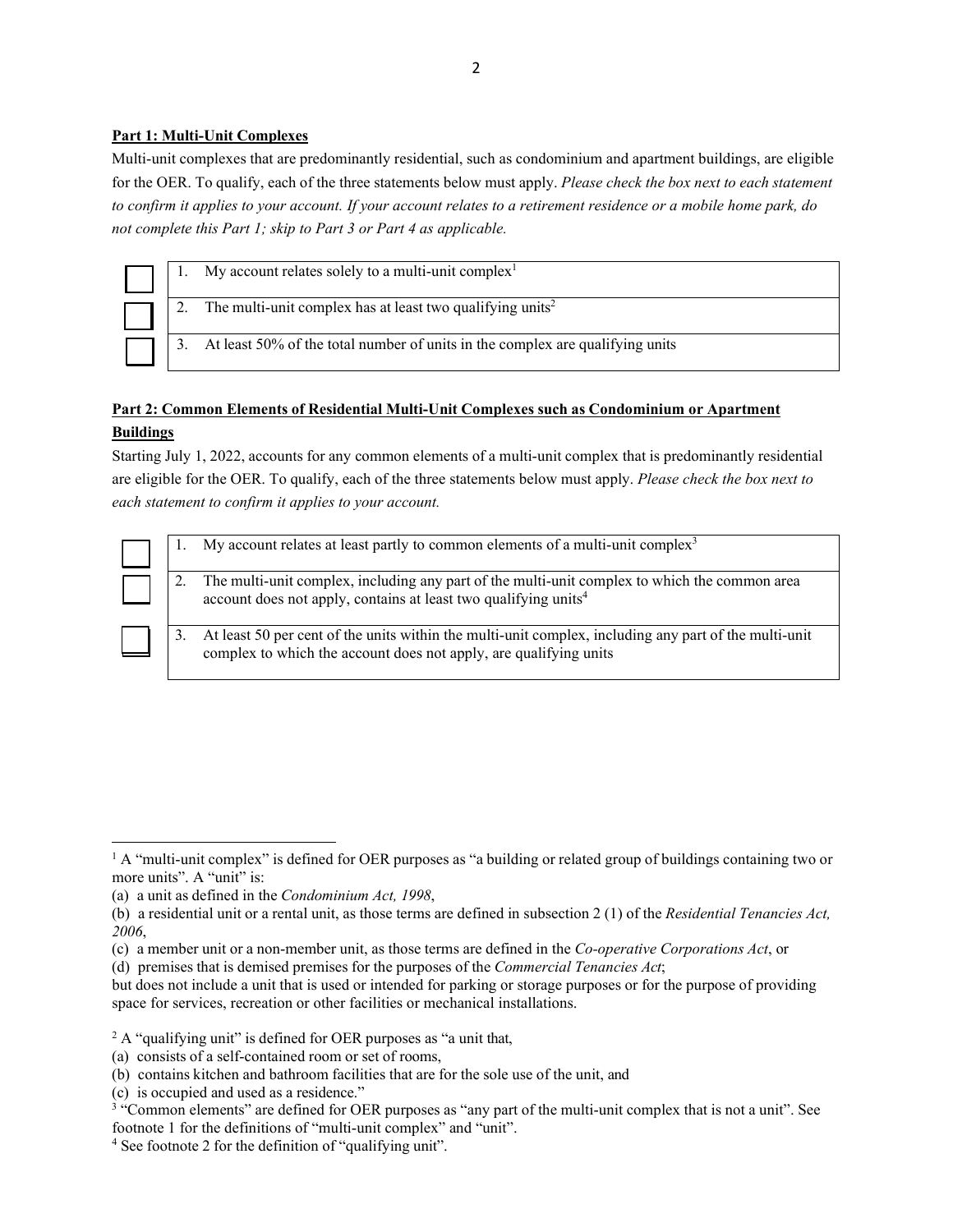#### **Part 3: Retirement Residences**

Starting July 1, 2022, accounts for a retirement residence will be eligible for the OER. To qualify, each of the four statements below must apply. *Please check the box next to each statement to confirm it applies to your account.*

| 1. My account relates solely to a retirement residence                                                                                                                                                                                                 |
|--------------------------------------------------------------------------------------------------------------------------------------------------------------------------------------------------------------------------------------------------------|
| 2. At least 50 per cent of the units in the facility are occupied or intended to be occupied as a<br>permanent residence by at least one person who is 65 years of age or older and who is not related<br>to the operator of the facility <sup>5</sup> |
| 3. There are at least six persons aged 65 or older who occupy or are intended to occupy the facility                                                                                                                                                   |
| 4. The facility is not a long-term care home<br>$[$ if it is, your account may still qualify; please contact us]                                                                                                                                       |

## **Part 4: Mobile Home Parks**

Starting July 1, 2022, accounts for a **mobile home park** will be eligible for the OER. Please check the box below to confirm it applies to your account.



1. My account relates solely to a mobile home park  $<sup>6</sup>$ </sup>

## **Part 5: General**

*You must check each box below and sign the form for your OER claim to be processed.*

1. I confirm that my account does not relate in whole or in part to any of the following types of excluded premises

- A hotel, motel or motor hotel, resort, lodge, tourist camp, cottage or cabin establishment, inn, campground, tourist home, bed and breakfast vacation establishment or vacation home
- A trailer park that is not a mobile home park
- Living accommodation occupied by a person for penal or correctional purposes
- A hospital
- A premises that is subject to the *Ministry of Correctional Services Act* or the *Child, Youth and Family Services Act, 2017*
- Short-term living accommodation provided as emergency shelter
- Living accommodation provided by an educational institution to its students or staff where,

<sup>&</sup>lt;sup>5</sup> See footnote 1 for the definition of "unit".

<sup>6</sup> A mobile home park is defined for OER purposes as "the land on which one or more occupied mobile homes are located and includes the rental units and the land, structures, services and facilities of which the landlord retains possession and that are intended for the common use and enjoyment of the tenants of the landlord". A "mobile home" is "a dwelling that is designed to be made mobile and that is being used as a permanent residence". Trailer parks that are not mobile home parks do not qualify for the OER.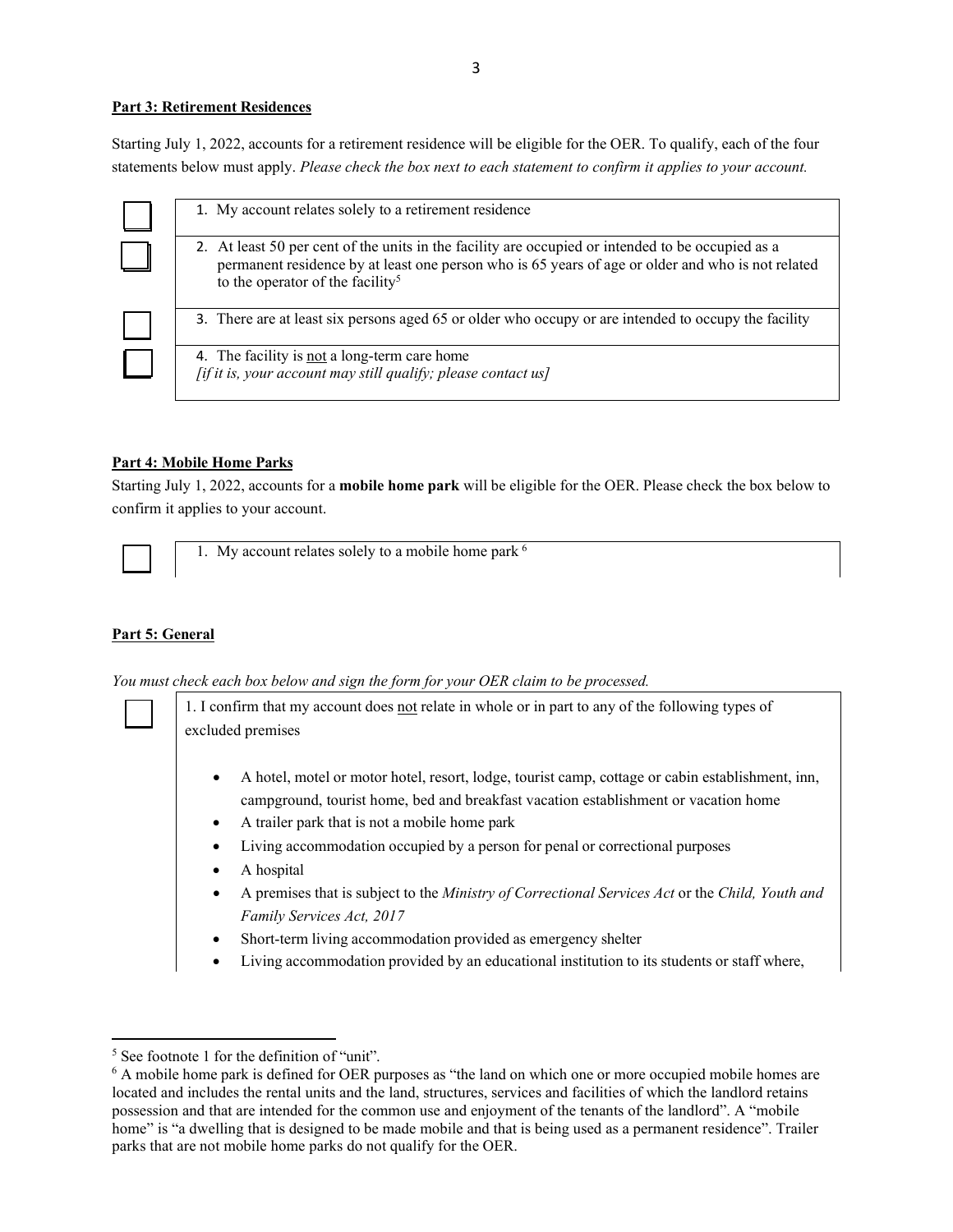| i. the living accommodation is provided primarily to persons under the age of    |                                                                                                                                                                                                       |                                                                                                  |      |  |
|----------------------------------------------------------------------------------|-------------------------------------------------------------------------------------------------------------------------------------------------------------------------------------------------------|--------------------------------------------------------------------------------------------------|------|--|
|                                                                                  | majority, or all major questions related to the living accommodation are decided after                                                                                                                |                                                                                                  |      |  |
|                                                                                  | consultation with a council or association representing the residents, and                                                                                                                            |                                                                                                  |      |  |
|                                                                                  | ii. the living accommodation is not intended for year-round occupancy by full-time<br>students or staff and members of their households                                                               |                                                                                                  |      |  |
| secondary education                                                              | A university, college of applied arts and technology or other entity that provides post-                                                                                                              |                                                                                                  |      |  |
|                                                                                  | A premises that is identified by a NAICS code commencing with the digits 21, 22, 23, 31, 32                                                                                                           |                                                                                                  |      |  |
|                                                                                  | or 33 ("NAICS" means the North American Industry Classification System maintained by                                                                                                                  |                                                                                                  |      |  |
|                                                                                  | Statistics Canada; the codes starting with the digits above relate to premises that include                                                                                                           |                                                                                                  |      |  |
|                                                                                  | mining, quarrying, oil and gas extraction, utilities, construction and manufacturing)                                                                                                                 |                                                                                                  |      |  |
|                                                                                  |                                                                                                                                                                                                       |                                                                                                  |      |  |
|                                                                                  | under the Ontario Rebate for Electricity Consumers Act, 2016 and certify that the information<br>3. I confirm that should my account cease to meet the eligibility requirements I will give a revised | 2. I acknowledge it is an offence to make a false or deceptive statement in a document submitted |      |  |
| herein is complete and accurate<br><b>Notice to Essex Powerlines Corporation</b> | within 90 days of the date when the change in eligibility occurred                                                                                                                                    |                                                                                                  |      |  |
|                                                                                  |                                                                                                                                                                                                       |                                                                                                  |      |  |
|                                                                                  |                                                                                                                                                                                                       |                                                                                                  |      |  |
| Name of account-holder                                                           | <b>Signature</b>                                                                                                                                                                                      |                                                                                                  | Date |  |
|                                                                                  |                                                                                                                                                                                                       |                                                                                                  |      |  |
|                                                                                  |                                                                                                                                                                                                       |                                                                                                  |      |  |
| behalf)                                                                          | (or an individual legally authorized by the account-holder to give this Notice on the account-holder's                                                                                                |                                                                                                  |      |  |